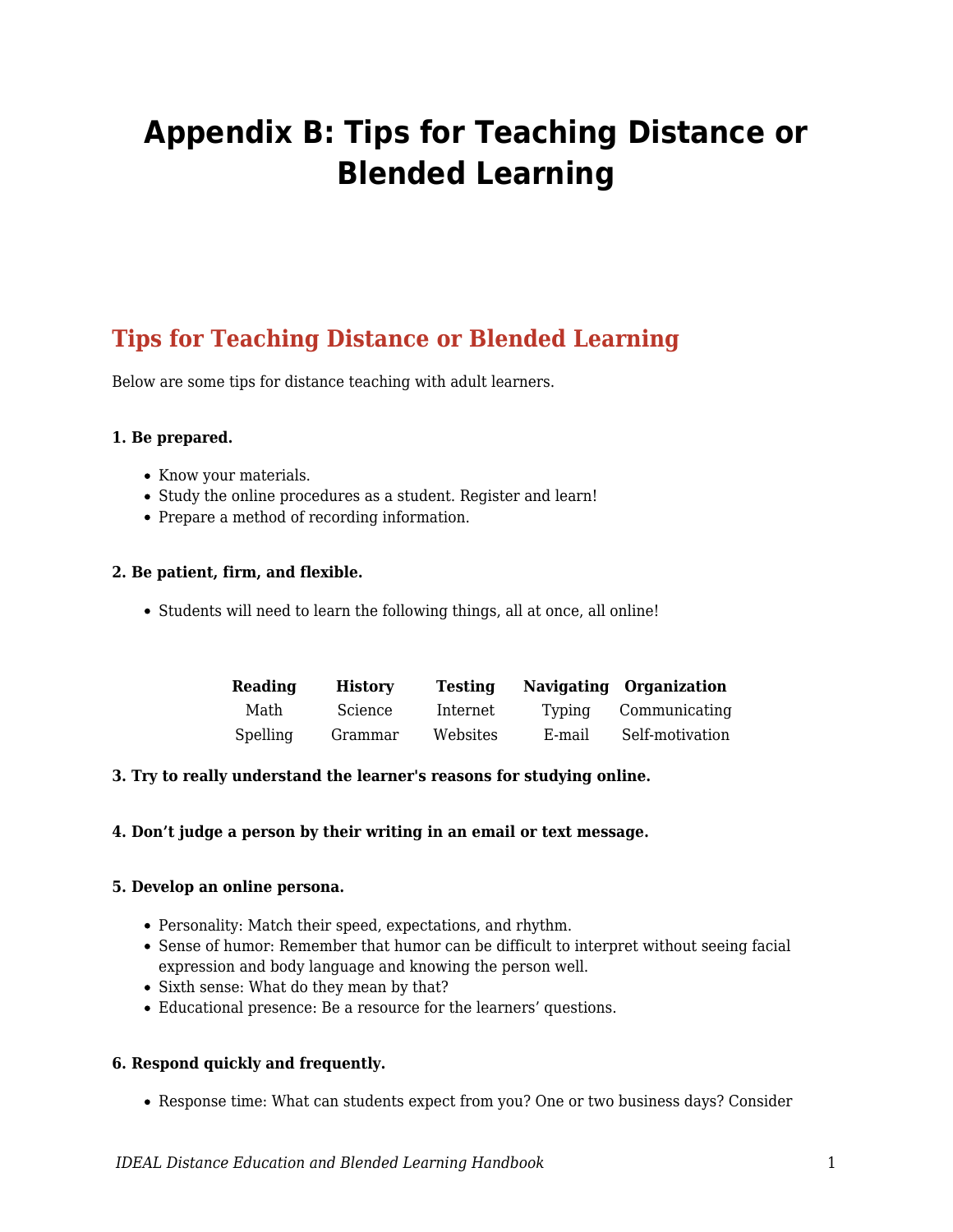texting students for quick check-ins or to schedule a meeting time.

- Form letters and emails: Use BCC to send updates to multiple students at once.
- Form answers or an FAQ page: Provide help resources for frequent content questions and technology problems.

# **7. Respond appropriately.**

- Watch terms and expressions.
- Never promise something you cannot deliver.
- Protect anonymity.
- Do not take it personally.
- Keep responses nonpolitical, nonreligious, and nonjudgmental.

# **8. Collect necessary information.**

- Send a warm welcome email or video introduction immediately, asking about their current situation, educational background, goals, email address, and computer experience.
- Send Friday Progress Reports that they can just check and email back.
- Use multiple-recipient emails with discretion. Students prefer their anonymity. Send each email separately or use BCC, unless they know they are part of a class.
- Keep a file of individual email correspondence for quick reference.

# **9. Motivate and encourage.**

- Offer certificates for completed sections.
- Send praise, ecards, congratulations, digital badges.
- Ask opinions.
- Ask for help.
- Stay on top of regional happenings to mention in your correspondence.

#### **10. Handle duplicate responses.**

Create a website, community, or Word/email document for posting and sending resources, references, duplicate questions, and website problems that affect everyone.

#### **11. Set educational expectations.**

- Response Time: Set expectations for teacher and student responses.
- Work in grammar and spelling gradually.
- Continually challenge.
- Use Open Educational Resources (OERs).
- Ask about classes in the students' areas, and offer to find an organization near them.
- Remind students often about their goals and progress towards reaching them.